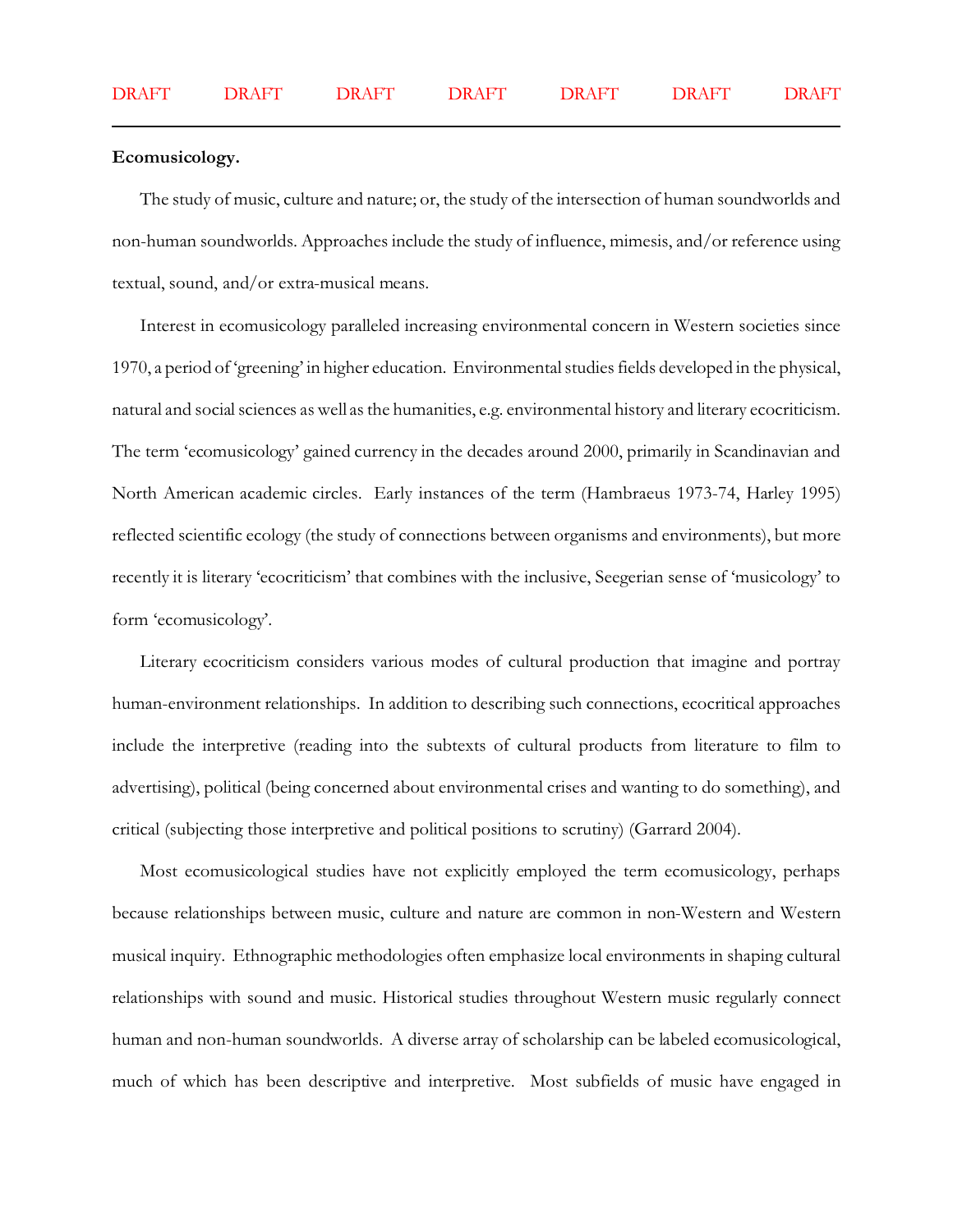ecomusicological discourse, particularly soundscapes, ethnomusicology, and historical musicology.

Early concerted efforts to connect human and non-human soundworlds came from soundscape studies and acoustic ecology. Schafer (1969) founded the field with the World Soundscape Project, which since 1993 is the World Forum for Acoustic Ecology. From Canada, such inquiry spread to the U.S. (Wrightson 2000), Europe (Järviluoma 2009), and beyond, often blending approaches from composition, the sciences, and general music scholarship.

Such interdisciplinarity is fundamental in ecomusicological inquiry. Biomusic involves scientists and musicians collaborating to study non-human soundworlds, e.g. of birds or whales, in relation to human evolution and musicality (Gray 2001, Fitch 2006). The development of the hydrophone in 1967 allowed cetologist Roger Payne (1995) to record whale songs, which captured public and artistic imaginations. Recent multi-species engagements have resulted in historical and cross-cultural studies (Doolittle 2008), semiotic approaches in zoomusicology (Martinelli 2009), and philosophical considerations of interspecies musicking (Rothenberg 2002).

Considerations of place have been a common theme. Feld (1990) described the acoustemology of the Kaluli of Papua New Guinea and related their human soundworld to the local environment. While connecting sound and place is a norm of ethnomusicology, Guy (2009) has encouraged a more explicitly ecomusicological agenda that approaches the political and critical more than the descriptive and interpretive. The Society for Ethnomusicology's 2010 Annual Meeting was titled "Sound Ecologies." Place- or region-specific studies have also considered the influence of local environments, particularly in American (Morris 1998, Von Glahn 2003, Toliver 2004), Scandinavian (Grimley 2006, Torvinen 2009) and Canadian (Waterman 1997) musics.

Most historical epochs have been considered for ecomusicological topoi, e.g. the pastoral (Peattie 2002, Watkins 2007) and birds (Leech 2007, Fallon 2009). Fields such as popular music (Pedelty 2008),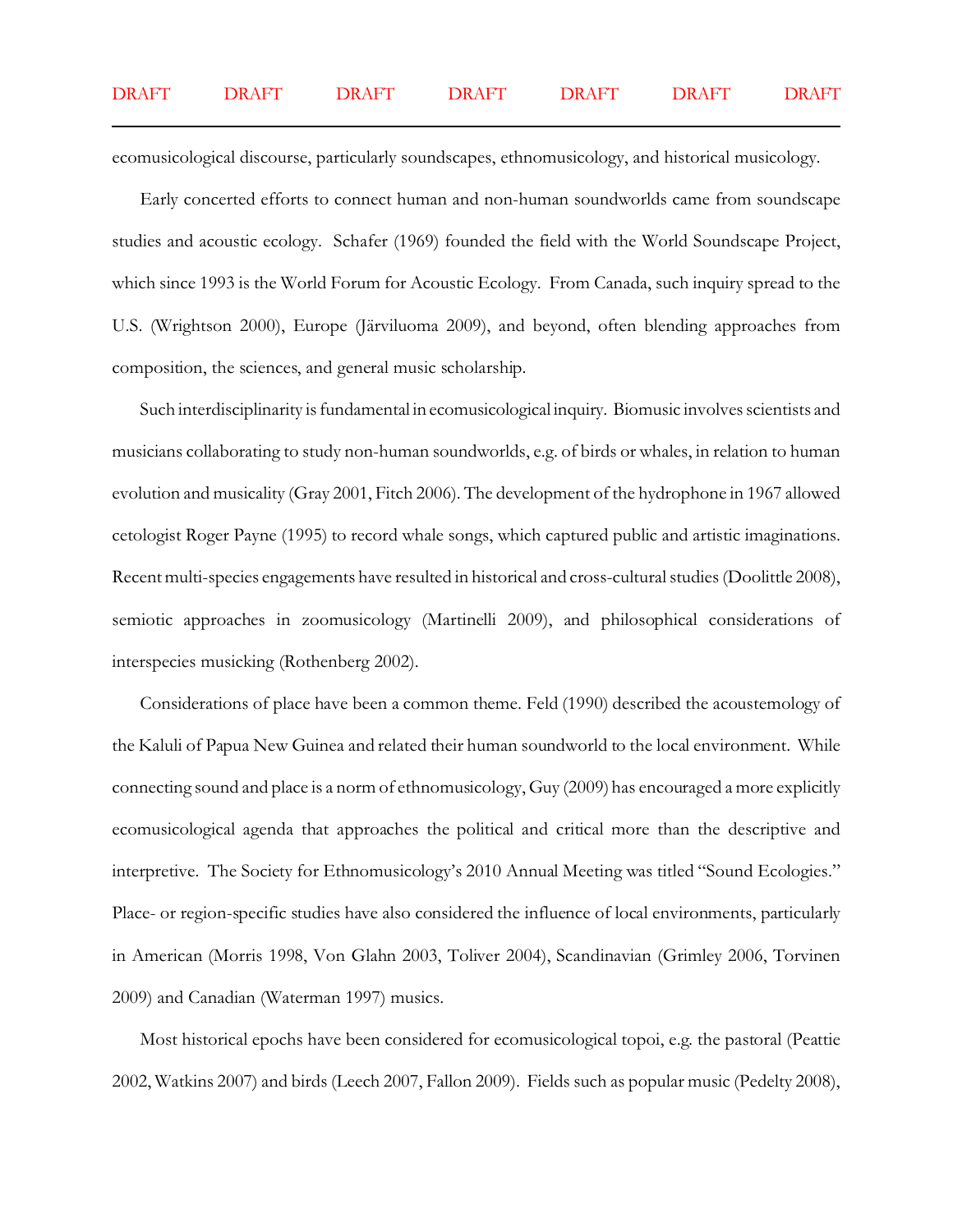gender (Austern 1998), and opera (Senici 2005) continue the diversity of approaches. Western music theorists often used nature to justify and explain musical phenomena (Clark and Rehding 2001). Since the 1990s, usually conservative German musicologists have produced numerous historical examinations of nature, leading Rehding (2002) to conclude that ecomusicology is not just a "hot topic" of the moment but rather is a serious field well-suited to ask fundamental questions, such as "what is this stuff called music?" The Ecocriticism Study Group of the American Musicological Society has engaged with ecomusicology in an institutional setting since 2007 and maintains an Internet-accessible bibliography.

Issues of sustainability provide an avenue for a socially engaged ecomusicology. Most prominently, Titon (2009) has discussed the issue of cultural sustainability in regard to music. Allen (2011) connected forest conservation to the manufacture of stringed instruments, which relates to the work of the International Pernambuco Conservation Initiative (Wilder 2010). Musical reactions to natural and human-caused environmental devastation have been widely distributed (e.g. the Live Earth concerts of 2007 and relief/benefit concerts for Hurricane Katrina in 2005, the Haitian earthquake in 2010, and the Gulf Oil Spill in 2010). Ecomusicological scholarship is sure to follow.

Aaron S. Allen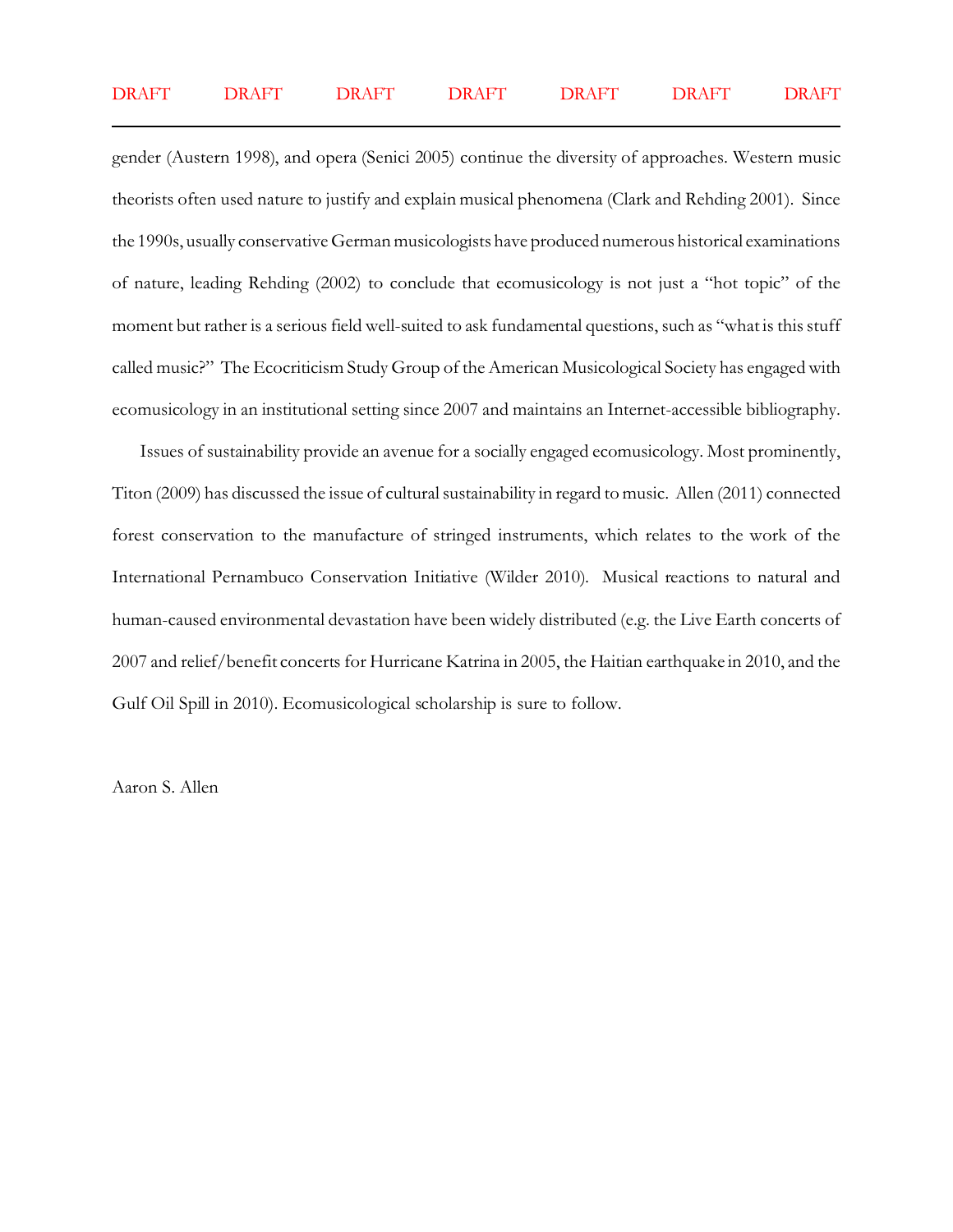- Allen, Aaron S. 2011. "'Fatto di Fiemme': Stradivari and the Musical Trees of the Paneveggio." In *Arboreal Values: Trees and Forests in Europe, North America, and the Caribbean, 1660-1830*, ed. Laura Auricchio, Elizabeth Heckendorn Cook, and Giulia Pacini. Oxford: Voltaire Foundation.
- Austern, Linda Phyllis. 1998. "Nature, Culture, Myth, and the Musician in Early Modern England." *Journal of the American Musicological Society* 51, no. 1: 1-47.
- Clark, Suzannah, and Alexander Rehding, eds. 2001. *Music Theory and Natural Order from the Renaissance to the Early Twentieth Century*. New York: Cambridge University Press.
- Doolittle, Emily. 2008. "Crickets in the Concert Hall: A History of Animals in Western Music." *TRANS: Revista transcultural de música/Transcultural Music Review* 12 (July).

Ecocriticism Study Group of the American Musicological Society.<http://www.ams-esg.org/.>

- Fallon, Robert. 2009. "Birds, Beasts, and Bombs in Messiaen's Cold War Mass." *The Journal of Musicology* 26, no. 2 (Spring): 175-204.
- Feld, Steven. 1990. *Sound and Sentiment: Birds, Weeping, Poetics, and Song in Kaluli Expression*. 2nd ed. Philadelphia: University of Pennsylvania Press.
- Fitch, W. Tecumseh. 2006. "The Biology and Evolution of Music: A Comparative Perspective." *Cognition* 100, no. 1 (May): 173-215.
- Garrard, Greg. 2004. *Ecocriticism*. London and New York: Routledge.
- Glahn, Denise Von. 2003. *The Sounds of Place: Music and the American Cultural Landscape*. Boston: Northeastern University Press.
- Gray, Patricia M., Bernie Krause, Jelle Atema, Roger Payne, Carol Krumhansl, and Luis Baptista. 2001. "The Music of Nature and the Nature of Music." *Science* 291, no. 5501 (January 5): 52-54. Grimley, Daniel M. 2006. *Grieg: Music, Landscape and Norwegian Identity*. Woodbridge: Boydell Press.
- Guy, Nancy. 2009. "Flowing Down Taiwan's Tasumi River: Towards an Ecomusicology of the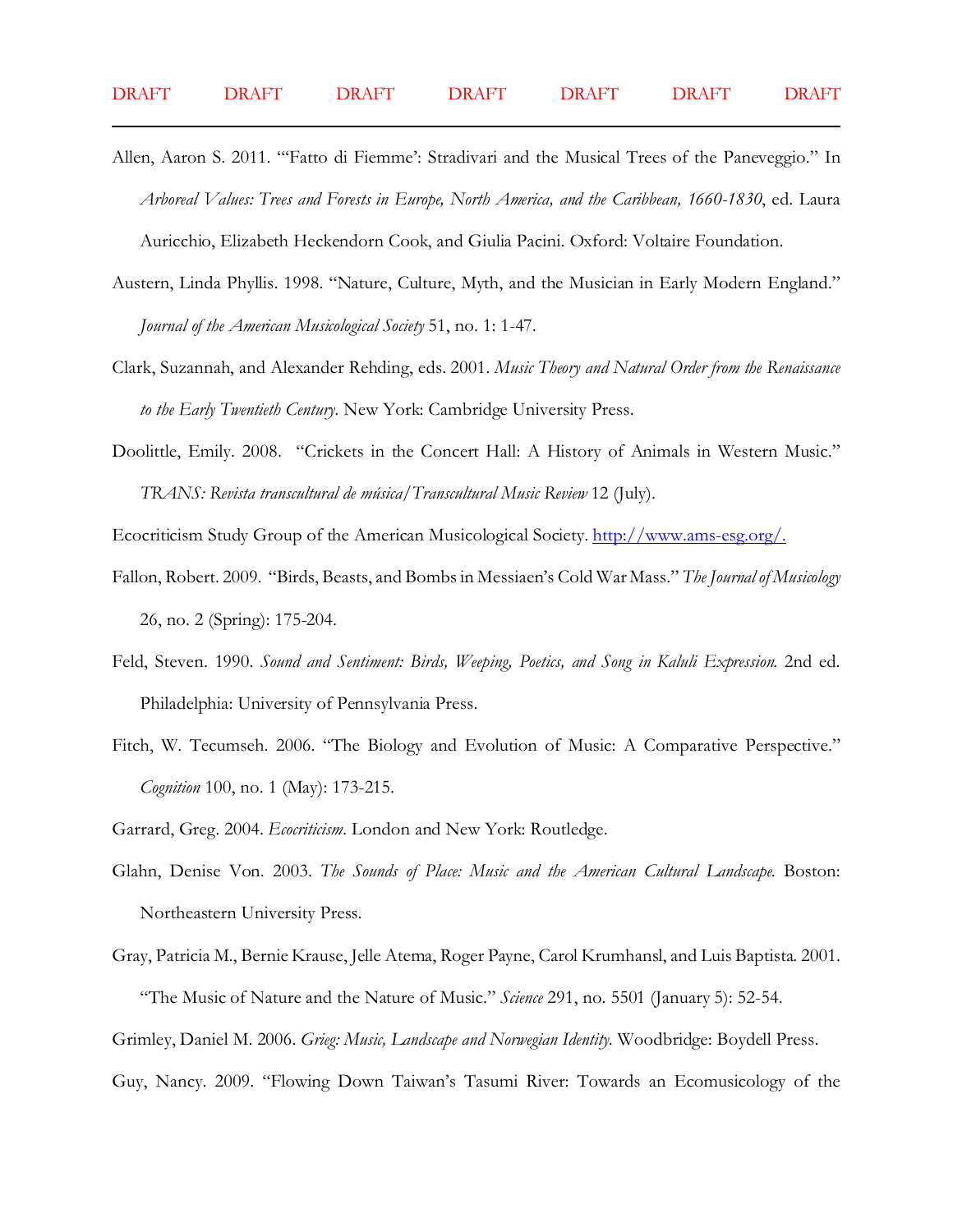Environmental Imagination." *Ethnomusicology* 53, no. 2 (Spring-Summer): 218-248.

- Harley, Maria Anna. 1995. "From Postmodernism to Ecomusicology: Towards a New Paradigm in Music Research." Spring Meeting of the AMS New York State - St. Lawrence Chapter, University of Ottawa.
- Hambraeus, Bengt. 1973. "Ecomusicology, atomkärnljud och jordmagnetism." *Nutida Musik* 17, no. 1: 50.
- Järviluoma, Helmi, Kytö Meri, Barry Truax, Heikki Uimonen, and Noora Vikman, eds. 2009. *Acoustic Environments in Change & Five Village Soundscapes*. Joensuu: Tampereen ammattikorkeakoulu.
- Leach, Elizabeth Eva. 2007. *Sung Birds: Music, Nature, and Poetry in the Later Middle Ages*. Ithaca: Cornell University Press.
- Martinelli, Dario. 2009. *Of Birds, Whales, and Other Musicians: An Introduction to Zoomusicology*. Scranton, PA: University of Scranton Press.
- Morris, Mitchell. 1998. "Ecotopian Sounds; or, The Music of John Luther Adams and Strong Environmentalism." In *Crosscurrents and Counterpoints: Offerings in Honor of Berngt Hambraeus at 70*, ed. P.F. Broman, N.A. Engebretnen, and B. Alphonce, 129-141. Goetenberg: University of Sweden Press.
- Payne, Roger. 1995. *Among Whales*. New York: Scribner.
- Peattie, Thomas. 2002. "In Search of Lost Time: Memory and Mahler's Broken Pastoral." In *Mahler and His World*, ed. Karen Painter, 185-198. Princeton: Princeton University Press.
- Pedelty, Mark. 2008. "Woody Guthrie and the Columbia River: Propaganda, Art, and Irony." *Popular Music and Society* 31, no. 3: 329-355.
- Rehding, Alexander. 2002. "Eco-musicology." *Journal of the Royal Musical Association* 127, no. 2: 305-320. Rothenberg, David. 2002. *Sudden Music: Improvisation, Sound, Nature.*Athens: University of Georgia Press.